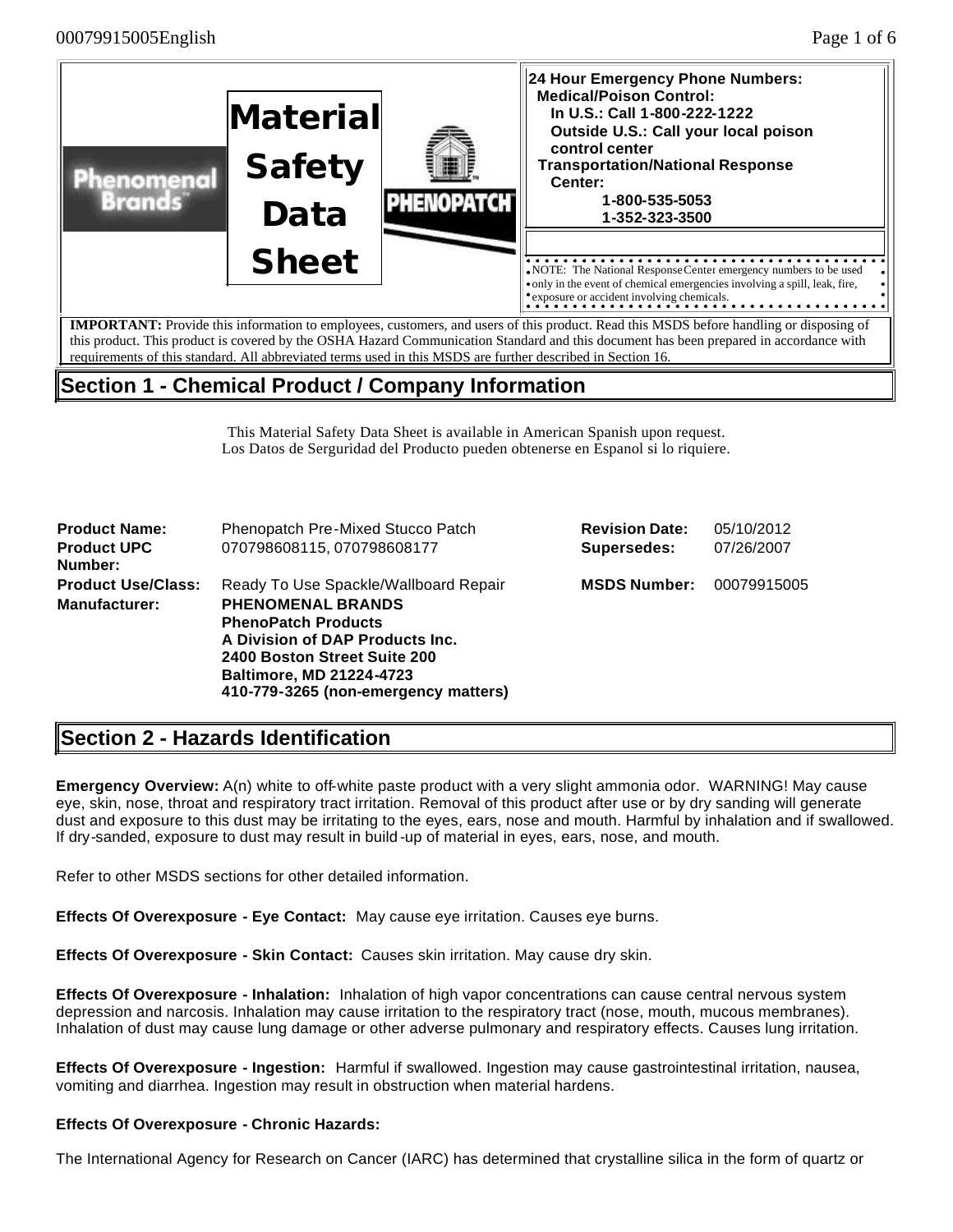### 00079915005English Page 2 of 6

cristobalite that is inhaled from occupational sources is carcinogenic to humans (Group 1- carcinogenic to humans). Refer to IARC Monograph 68, Silica, Some Silicates and Organic Fibres (published in June 1997) in conjunction with the use of these materials. The National Toxicology Program (NTP) classifies respirable crystalline silica as "known to be a human carcinogen". Refer to the 9th Report on Carcinogens (2000). The American Conference of Governmental Industrial Hygienists (ACGIH) classifies crystalline silica, quartz, as a suspected human carcinogen (Group A2). Breathing dust containing respirable crystalline silica may not cause noticeable injury or illness even though permanent lung damage may be occurring. Inhalation of dust may have the following serious chronic health effects: Excessive inhalation of respirable dust can cause pneumoconiosis, a respiratory disease, which can result in delayed, progressive, disabling and sometimes fatal lung injury. Symptoms include cough, shortness of breath, wheezing, non-specific chest illness and reduced pulmonary function. Smoking exacerbates this disease. Individuals with pneumoconiosis are predisposed to develop tuberculosis. There is some evidence that breathing respirable crystalline silica or the disease silicosis is associated with an increased incidence of significant disease endpoints such as scleroderma (an immune system disorder manifested by fibrosis of the lungs, skin and other internal organs) and kidney disease. Overexposure may cause kidney, cardiovascular, skin and liver damage.

**Primary Route(s) Of Entry:** Skin Contact, Skin Absorption, Inhalation

**Medical Conditions which May be Aggravated by Exposure:** If dry sanded, asthma and asthma-like conditions may worsen from prolonged or repeated exposure to dust.

### **Carcinogenicity:**

| $\gamma$ AS No. | Chemical.<br>Name                                | `GIH                           | <b>OSHA</b> | <b>IARC</b>            | <b>NTD</b>        |
|-----------------|--------------------------------------------------|--------------------------------|-------------|------------------------|-------------------|
| 14808-60-7      | crystalline<br>$\sim$ $\cdot$ $\cdot$<br>Silica. | Suspected human<br>carcinogen. | Not Listed. | arcinogenic to humans. | Known carcinogen. |

| Section 3 - Composition / Information On Ingredients |                 |           |  |  |
|------------------------------------------------------|-----------------|-----------|--|--|
| <b>Chemical Name</b>                                 | <b>CASRN</b>    | $Wt\%$    |  |  |
| Limestone                                            | $1317-65-3$     | $30 - 60$ |  |  |
| Silica, crystalline                                  | $14808-60-7$    | $10 - 30$ |  |  |
| Amorphous Silica (Diatomaceous Earth)                | 61790-53-2      | $10 - 30$ |  |  |
| Stoddard solvent                                     | $8052 - 41 - 3$ | ' – '     |  |  |

## **Section 4 - First Aid Measures**

**First Aid - Eye Contact:** In case of contact, immediately flush eyes with plenty of water for at least 15 minutes. Get medical attention immediately.

**First Aid - Skin Contact:** Wash off immediately with soap and plenty of water.

**First Aid - Inhalation:** If inhaled, remove to fresh air. If not breathing, give artificial respiration. If breathing is difficult, give oxygen. Get medical attention immediately.

**First Aid - Ingestion:** Call a physician or Poison Control Center immediately. Do not induce vomiting. Harmful or fatal if liquid is aspirated into the lungs. If swallowed, drink 8-10 oz. of water, get immediate medical attention.

**Note to Physician:** None.

**COMMENTS:** If over-exposure occurs, call your poison control center at 1-800-222-1222.

# **Section 5 - Fire Fighting Measures**

**Extinguishing Media:** Carbon Dioxide, Dry Chemical, Foam, Water Fog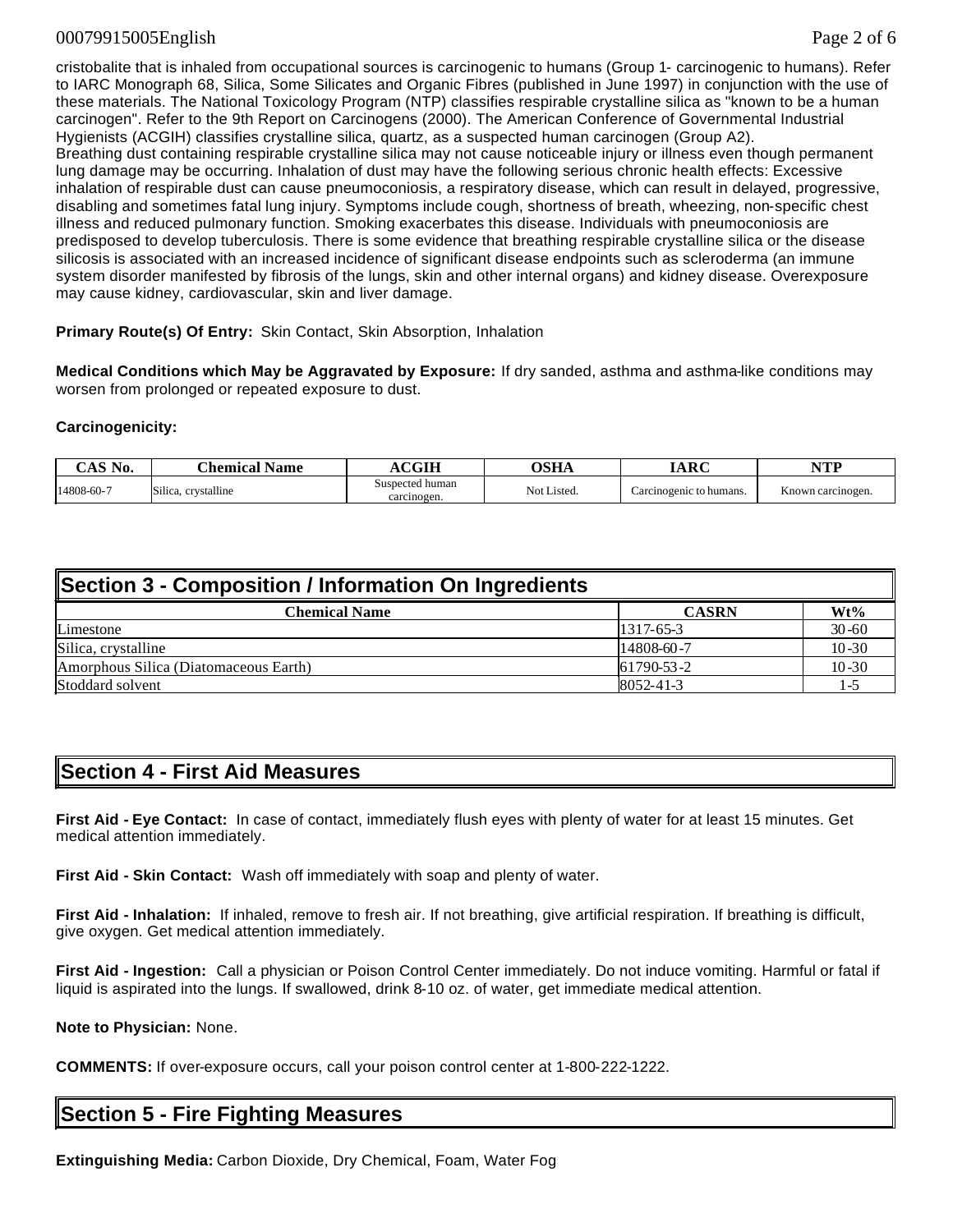**Unusual Fire And Explosion Hazards:** None known.

**Special Firefighting Procedures:** Cool fire-exposed containers using water spray.

## **Section 6 - Accidental Release Measures**

**Steps To Be Taken If Material Is Released Or Spilled:** Wear proper protective equipment as specified in Section 8. Scrape up dried material and place into containers.

## **Section 7 - Handling And Storage**

**Handling:** KEEP OUT OF REACH OF CHILDREN! Do not get in eyes. Avoid contact with skin and eyes. Avoid contact with skin and clothing. Do not breathe dust. Removal of this product after use will result in the generation of Dust. If drysanded, exposure to dust may result in the build-up of material in eyes, ears, nose, and mouth which may cause irritation. Avoid excessive heat and handling. Wash thoroughly after handling.

**Storage:** Avoid excessive heat and freezing. Keep tightly closed. Do not store at temperatures above 120 degrees F. Store away from caustics and oxidizers.

| Section 8 - Exposure Controls / Personal Protection |              |                  |                   |                   |                                    |                  |                  |                |
|-----------------------------------------------------|--------------|------------------|-------------------|-------------------|------------------------------------|------------------|------------------|----------------|
| <b>Chemical Name</b>                                | <b>CASRN</b> | <b>ACGIH TWA</b> | <b>ACGIH STEL</b> | <b>ACGIH CEIL</b> | <b>OSHA TWA</b>                    | <b>OSHA STEL</b> | <b>OSHA CEIL</b> | <b>Skin</b>    |
| Limestone                                           | 1317-65-3    | 10 MGM3          | N.E.              | N.E.              | 5 MGM3<br>(respirable<br>fraction) | N.E.             | N.E.             | N <sub>0</sub> |
| Silica, crystalline                                 | 14808-60-7   | $0.025$ MGM.     | N.E.              | N.E.              | $10/(%SiO2 + 2)$<br>MGM3           | N.E.             | N.E.             | N <sub>0</sub> |
| Amorphous Silica (Diatomaceous Earth)               | 61790-53-2   | 10 MGM3          | N.E.              | N.E.              | 5 MGM3                             | N.E.             | N.E.             | N <sub>o</sub> |
| Stoddard solvent                                    | 8052-41-3    | 100 PPM          | N.E.              | N.E.              | 500 PPM                            | N.E.             | N.E.             | No             |

#### **Exposure Notes:**

14808-60-7 The 2002 ACGIH Threshold Limit Values for Chemical Substances and Physical Agents lists the median Respirable Particulate Mass (RPM) point for crystalline silica at 4.0 microns in terms of the particle's aerodynamic diameter.

The TLVs for crystalline silica represent the respirable fraction.

OSHA PEL TWA for Quartz is calculated using the following formula: 10 mg/m3/(% SiO2 + 2). Both concentration and percent quartz for the application of this limit are to be determined from the fraction passing a size selector with the following characteristics.

| Aerodynamic diameter ( unit density sphere )    Percent passing selector |  |
|--------------------------------------------------------------------------|--|
|                                                                          |  |
|                                                                          |  |
|                                                                          |  |
|                                                                          |  |
|                                                                          |  |

**Precautionary Measures:** Contact lenses pose a special hazard; soft lenses may absorb and all lenses concentrate irritants.

**Engineering Controls:** Local ventilation of emission sources may be necessary to maintain ambient concentrations below recommended exposure limits. Prevent build-up of dust and vapors by opening windows and doors or use other means to ensure fresh air entry during application, drying and sanding. Wet sanding is recommended to avoid generation of dust.

**Respiratory Protection:** If concentrations exceed the exposure limits specified, use of a NIOSH-approved supplied air respirator is recommended. Where the protection factor is exceeded, use of a Self Contained Breathing Apparatus (SCBA) may be necessary. A respiratory protection program that meets the OSHA 1910.134 and ANSI Z88.2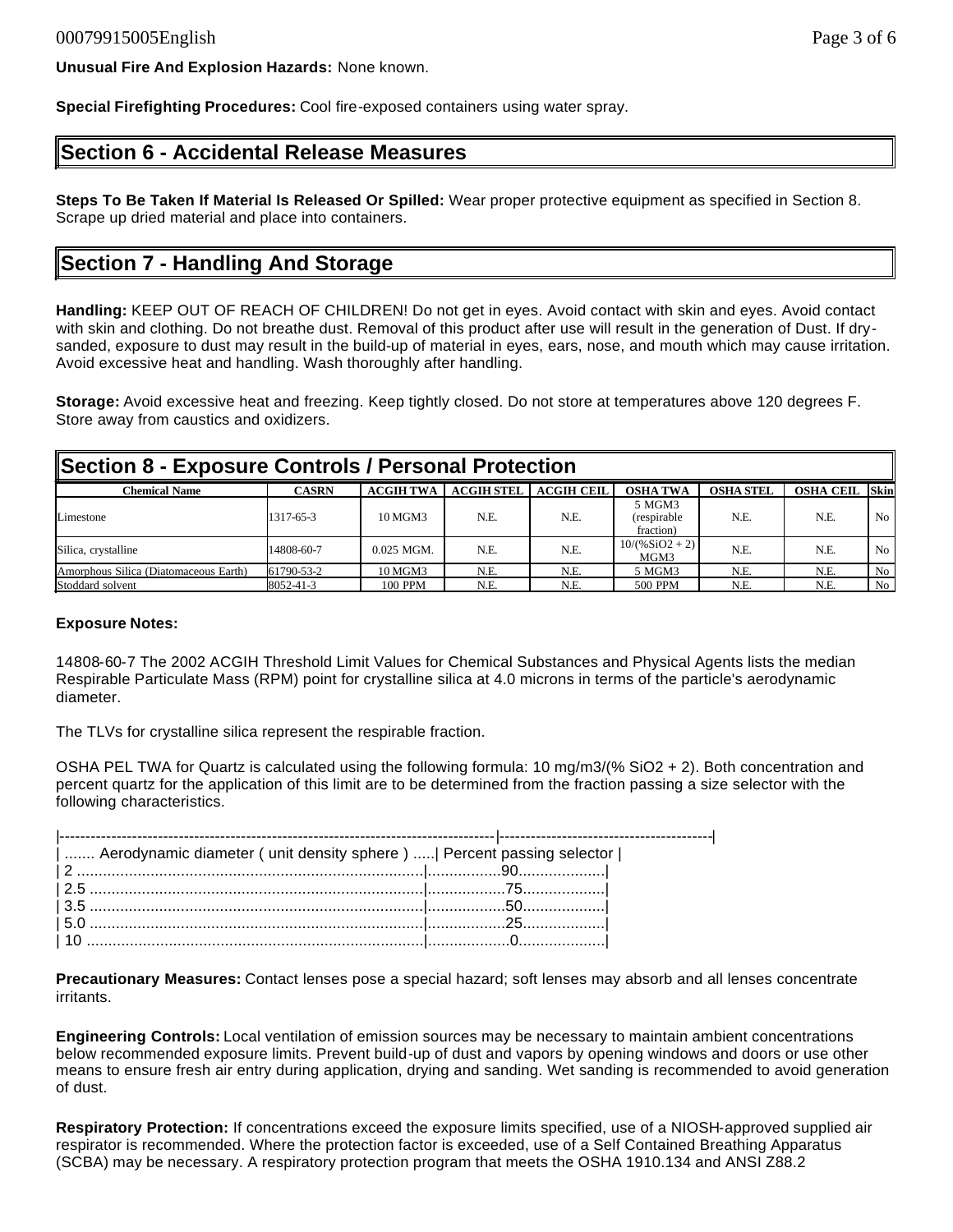### 00079915005English Page 4 of 6

requirements must be followed whenever workplace conditions warrant a respirator's use. Use an approved NIOSH/OSHA respirator if dry sanded.

National Institute for Occupational Safety and Health (NIOSH) has recommended that the permissible exposure limit be changed to 50 micrograms respirable free silica per cubic meter of air (0.05 mg/m3) as determined by a full shift sample up to 10-hour work shift.

**Skin Protection:** Wear gloves with repeated or prolonged use.

**Eye Protection:** Safety glasses with side-shields.

**Other protective equipment:** Not required under normal use.

**Hygienic Practices:** Remove and wash contaminated clothing before re-use.

**Important:** Listed Permissible Exposure Levels (PEL) are from the U.S. Dept. of Labor OSHA Final Rule Limits (CFR 29 1910.1000); these limits may vary between states.

**Note:** An employee's skin exposure to substances having a "YES" in the "SKIN" column in the table above shall be prevented or reduced to the extent necessary under the circumstances through the use of gloves, coveralls, goggles or other appropriate personal protective equipment, engineering controls or work practices.

## **Section 9 - Physical And Chemical Properties**

| <b>Boiling Range:</b>                   | Not Established     |
|-----------------------------------------|---------------------|
| Odor:                                   | Very Slight Ammonia |
| Color:                                  | White to Off-White  |
| <b>Solubility in H2O:</b>               | Not Established     |
| <b>Freeze Point:</b>                    | Not Established     |
| <b>Vapor Pressure:</b>                  | Not Established     |
| <b>Physical State:</b>                  | Paste               |
| Flash Point, F:                         | Greater than 200    |
| Lower Explosive Limit %: Not Determined |                     |

**Vapor Density:** Heavier Than Air **Odor Threshold: Not Established Evaporation Rate:** Slower Than n-Butyl Acetate **Specific Gravity: 1.83 - 1.85 pH: Between 7.0 and 12.0 Viscosity: Not Established Flammability:** Non-Flammable **Method:** (Seta Closed Cup) **Lower Explosive Limit, %:** Not Determined **Upper Explosive Limit, %:**Not Determined

When reported, vapor pressure of this product has been calculated theoretically based on its constituent makeup and has not been determined experimentally.

(See section 16 for abbreviation legend)

# **Section 10 - Stability And Reactivity**

**Conditions To Avoid:** Excessive heat and freezing.

**Incompatibility:** Strong oxidizing agents. Strong bases.

**Hazardous Decomposition Products:** Normal decomposition products, i.e., COx, NOx.

**Hazardous Polymerization:** Hazardous polymerization will not occur under normal conditions.

**Stability:** Stable under normal conditions.

## **Section 11 - Toxicological Information**

**Product LD50:** Not Established **Product LC50:** Not Established

**Significant Data with Possible Relevance to Humans:** None.

# **Section 12 - Ecological Information**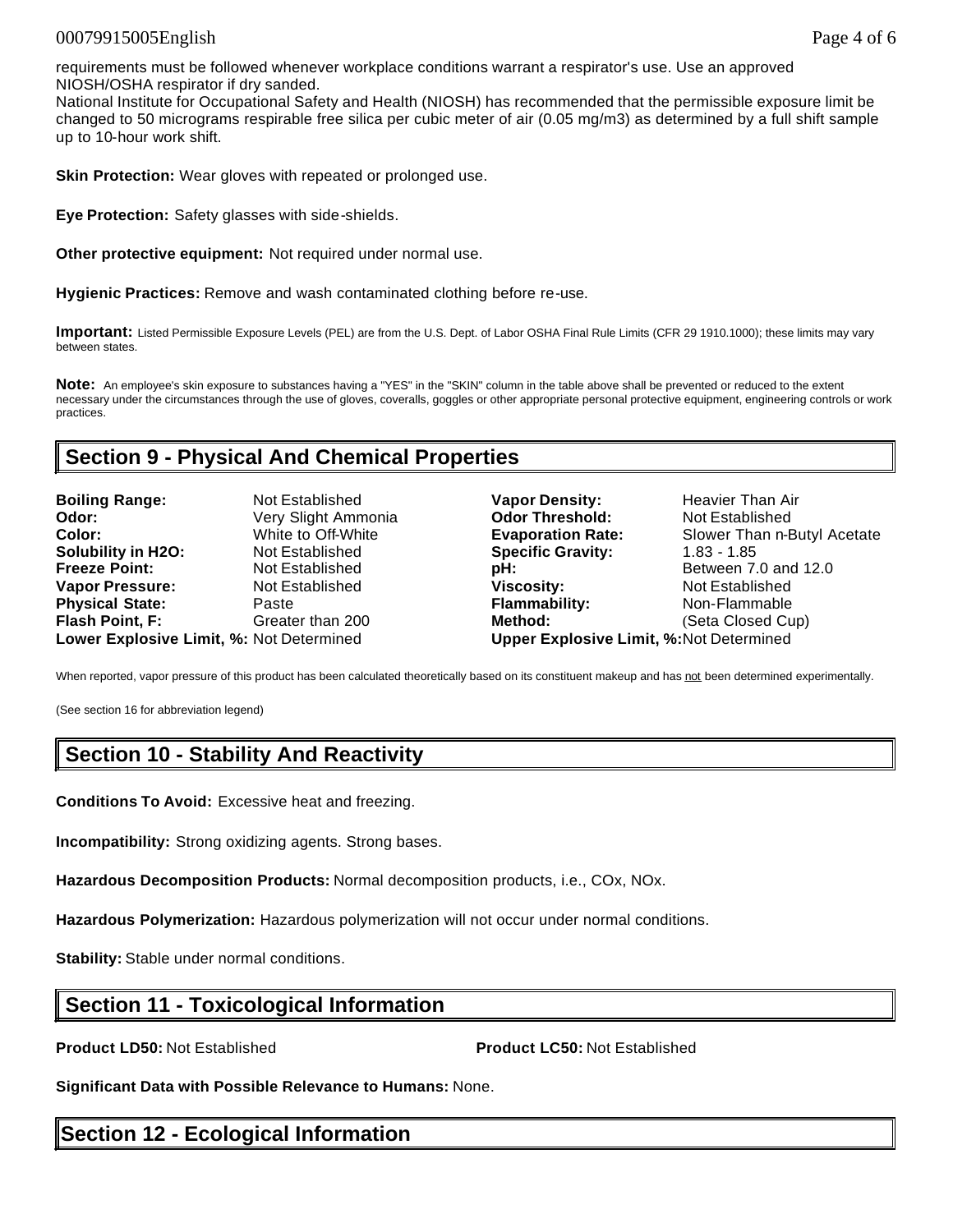**Ecological Information:** Ecological injuries are not known or expected under normal use.

## **Section 13 - Disposal Information**

**Disposal Information:** Dispose of material in accordance with all federal, state and local regulations. State and Local regulations/restrictions are complex and may differ from Federal regulations. Responsibility for proper waste disposal is with the owner of the waste.

### **EPA Waste Code if Discarded (40 CFR Section 261):** None.

## **Section 14 - Transportation Information DOT Proper Shipping Name:** Not Regulated. **Packing Group:** N.A. **DOT Technical Name:** N.A. **Hazard Subclass:** N.A. **DOT Hazard Class:** N.A. **DOT UN/NA Number:** N.A.

Note: The shipping information provided is applicable for domestic ground transport only. Different categorization may apply if shipped via other modes of transportation and/or to non-domestic destinations.

## **Section 15 - Regulatory Information**

### **CERCLA - SARA Hazard Category:**

This product has been reviewed according to the EPA 'Hazard Categories' promulgated under Sections 311 and 312 of the Superfund Amendment and Reauthorization Act of 1986 (SARA Title III) and is considered, under applicable definitions, to meet the following categories:

Immediate Health Hazard, Chronic Health Hazard

#### **SARA Section 313:**

This product contains the following substances subject to the reporting requirements of Section 313 of Title III of the Superfund Amendment and Reauthorization Act of 1986 and 40 CFR part 372:

None

#### **Toxic Substances Control Act:**

All ingredients in this product are either on TSCA inventory list, or otherwise exempt.

This product contains the following chemical substances subject to the reporting requirements of TSCA 12(B) if exported from the United States:

None

#### **New Jersey Right-to-Know:**

The following materials are non-hazardous, but are among the top five components in this product:

| - -<br>~-<br>. homioc<br>Jome<br>лашк | $\sim$ la $\sim$                          |
|---------------------------------------|-------------------------------------------|
| Water                                 | $\cdot$ $\cdot$ $\cdot$<br>$\sim$<br>ىمەر |
| Non-Hazardous<br>Polymer              | <b>D</b> ropriatory<br>ricia              |

#### **Pennsylvania Right-to-Know:**